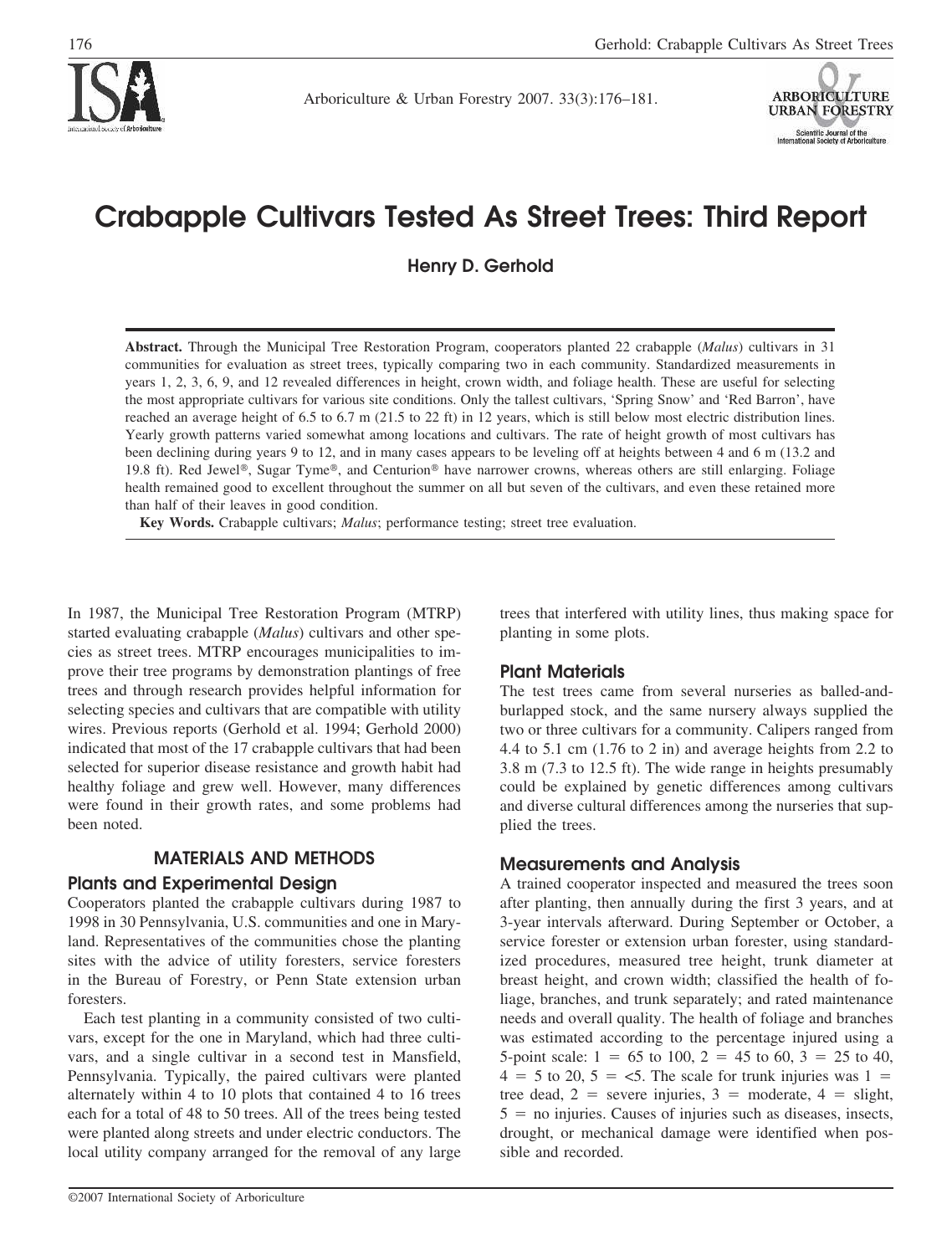| Cultivar/abbreviation         | Paired cultivar        | Year         | Diam.<br>(cm)     | Ht.<br>(m)       | Width<br>(m)     | Foliage<br>$(1 \text{ to } 5)$ | <b>Branches</b><br>$(1 \text{ to } 5)$ |
|-------------------------------|------------------------|--------------|-------------------|------------------|------------------|--------------------------------|----------------------------------------|
| 'Adams'/Ad                    | RB                     | 12           | 9.3               | $4.1^x$          | $4.4^x$          | 4.5                            | 4.8                                    |
|                               | <b>RJ</b>              | 9            | $14.5^{y}$        | $4.8^x$          | 5.4 <sup>y</sup> | $4.4^x$                        | $4.5^x$                                |
|                               | ${\rm zC}$             | 6            | 9.3 <sup>y</sup>  | 4.2 <sup>y</sup> | 3.7              | $4.3^x$                        | 4.7                                    |
| Am. Masterpiece®/AM           | RB                     | 9            | $11.7^{y}$        | 5.6 <sup>x</sup> | $5.5^x$          | 2.7                            | 3.8                                    |
| Am. Salute™/ASa               | HG                     | 9            | $16.0^{y}$        | $5.7^{y}$        | 5.9 <sup>y</sup> | 4.9 <sup>y</sup>               | 5.0                                    |
|                               | Se                     | 9            | 11.6 <sup>y</sup> | 5.4              | 5.9 <sup>y</sup> | 4.9                            | 5.0                                    |
|                               | Se                     | 6            | 6.8               | 4.6              | 3.6              | $4.4^x$                        | 4.7                                    |
| Am. Spirit <sup>TM</sup> /ASp | ${\rm DW}$             | 9            | 13.7              | 4.9              | 5.3 <sup>y</sup> | 4.7                            | 5.0                                    |
|                               | <b>DW</b>              | 9            | 10.7 <sup>x</sup> | 4.7              | 4.3              | 4.0 <sup>x</sup>               | 4.6                                    |
| Am. Triumph™/AT               | none                   | 9            | 6.9               | 4.3              | 3.8              | 3.3                            | 4.6                                    |
| 'Beverly'/Be                  | <b>RS</b>              | 6            | 7.3 <sup>y</sup>  | 3.6 <sup>x</sup> | $3.7^{y}$        | 4.1                            | 4.2                                    |
| Brandywine®/Br                | SS                     | 12           | 12.5              | 5.3              | 5.7              | 3.6 <sup>x</sup>               | 4.7                                    |
|                               | <b>ST</b>              | 12           | 11.9 <sup>y</sup> | 5.4 <sup>y</sup> | 5.9 <sup>y</sup> | $4.0\,$                        | 4.7                                    |
|                               | Md                     | 12           | 17.0              | 5.7              | 6.5              | 3.7                            | $4.4^y$                                |
|                               | SS                     | $\mathbf{9}$ | 9.7               | $3.8^x$          | 3.9              | 3.9 <sup>y</sup>               | 4.7                                    |
| Centurion®/Ce                 | Md, ST                 | 12           | $17.7^{y}$        | $5.1^{y}$        | 5.9 <sup>y</sup> | 4.8                            | 4.9                                    |
|                               | $\rm{HG}$              | 12           | 13.9              | 4.9              | 3.8              | 4.4                            | 4.7                                    |
|                               | $\rm{HG}$              | 12           | 15.2              | $4.6^x$          | 5.2              | 4.6 <sup>y</sup>               | 4.9                                    |
|                               |                        | 12           |                   |                  | 4.7 <sup>x</sup> | $3.7^{y}$                      |                                        |
|                               | Sn                     |              | $11.6^x$          | 4.5              |                  |                                | 3.7                                    |
|                               | SS                     | 12           | $14.2^x$          | $4.7^x$          | $4.7^x$          | 4.5                            | 4.8                                    |
|                               | <b>ST</b>              | 12           | 8.7               | 4.0              | 4.5              | 4.0                            | 4.9                                    |
|                               | RB                     | 12           | $18.2^{y}$        | $6.0\,$          | 6.9 <sup>y</sup> | 4.4                            | 4.9                                    |
|                               | RB                     | 12           | $11.3^{y}$        | $4.6^x$          | 5.4              | 4.5                            | 4.8                                    |
| 'Donald Wyman'/DW             | SS                     | 12           | $14.9^{x}$        | $4.8^x$          | 7.0 <sup>y</sup> | 4.9                            | 5.0                                    |
|                               | ASp                    | 9            | 13.6              | 4.6              | 4.9 <sup>x</sup> | 4.8                            | 5.0                                    |
|                               | ASp                    | 9            | $13.8^{y}$        | 4.6              | 4.6              | 4.5 <sup>y</sup>               | 4.8                                    |
| Harvest Gold®/HG              | $\mathbf{R}\mathbf{J}$ | 12           | $12.9^{y}$        | 5.1 <sup>y</sup> | 4.9 <sup>y</sup> | 3.6 <sup>x</sup>               | 4.1                                    |
|                               | Ce                     | 12           | 12.7              | 4.9              | 4.1              | 4.4                            | 4.7                                    |
|                               | <b>ST</b>              | 12           | 15.3              | 5.3 <sup>y</sup> | 5.0 <sup>y</sup> | 4.3                            | 4.9                                    |
|                               | Ce                     | 12           | 15.4              | 5.0 <sup>y</sup> | 5.3              | 3.9 <sup>x</sup>               | 4.8                                    |
|                               | RB                     | 12           | 13.8              | 6.0              | 5.6              | 4.8                            | 5.0                                    |
|                               | $\operatorname{Md}$    | 12           | 14.5              | 5.9              | 5.6              | 4.4 <sup>y</sup>               | 4.8                                    |
|                               | ASa                    | $\mathbf{9}$ | 11.9 <sup>x</sup> | 5.1 <sup>x</sup> | 4.9 <sup>x</sup> | $4.2^x$                        | 4.9                                    |
|                               | Sn                     | 3            | $3.4^x$           | 3.4              |                  | $3.2^x$                        | 3.9                                    |
| Holiday Gold™/HoG             | Se                     | 9            | 6.9 <sup>x</sup>  | $4.2^x$          | 3.1              | $4.8\,$                        | 4.9                                    |
| Madonna®/Md                   | Ce, ST                 | 12           | $9.9^x$           | $4.4^x$          | 4.5              | 4.5                            | 4.9                                    |
|                               | $\rm{HG}$              | 12           | 13.3              | 5.7              | 5.2              | 3.6 <sup>x</sup>               | 4.6                                    |
|                               | Br                     | 12           | 12.0              | 5.6              | 5.6              | 3.8                            | 3.6 <sup>x</sup>                       |
| 'Prairifire'/Pr               | RJ                     | 12           | $11.1^x$          | 4.9 <sup>x</sup> | 5.3              | 4.9                            | 5.0                                    |
| 'Red Barron'/RB               | RJ                     | 12           | 12.0              | $5.7^{y}$        | 4.4              | 4.6                            | 4.9                                    |
|                               | HG                     | 12           | $12.9^x$          | 6.5              | 5.8              | 4.8                            | 5.0                                    |
|                               | $\operatorname{Ad}$    | 12           | 7.8               | 5.3 <sup>y</sup> | 5.2 <sup>y</sup> | 4.4                            | 4.8                                    |
|                               | Ce                     | 12           | 14.3 <sup>x</sup> | 6.1              | $6.8^{\rm x}$    | 4.6                            | 4.9                                    |
|                               | Ce                     | 12           | $9.9^x$           | 5.3 <sup>y</sup> | 5.0              | 4.4                            | 4.9                                    |
|                               | $\mathbf{A}\mathbf{M}$ | $\mathbf{9}$ | $10.0^x$          | 6.6 <sup>y</sup> | 6.2 <sup>y</sup> | 3.0                            | 3.7                                    |
| Red Jewel <sup>®</sup> /RJ    | $\rm{HG}$              | 12.          | $9.6^x$           | $3.8^x$          | 3.6 <sup>x</sup> | 3.9 <sup>y</sup>               | 4.1                                    |
|                               | RB                     | 12           | 10.1              | $4.8^{\rm x}$    | 4.4              | 4.6 <sup>y</sup>               | 4.9                                    |
|                               | <b>ST</b>              | 12           | $6.6^x$           | 3.9 <sup>y</sup> | 3.6              | 4.7                            | 4.5                                    |
|                               |                        |              |                   |                  |                  |                                |                                        |
|                               | $\operatorname{Ad}$    | 9            | $11.3^x$          | 4.7              | $4.7^x$          | 4.8 <sup>y</sup>               | 5.0 <sup>y</sup>                       |
|                               | Pr                     | 12           | $16.3^{y}$        | 5.9 <sup>y</sup> | 6.0              | $4.8\,$                        | 5.0                                    |
|                               | Se                     | 9            | 11.0 <sup>x</sup> | $4.2^x$          | $4.3^x$          | 4.2                            | 4.3                                    |
| Royal Scepter™/RS             | Be                     | 6            | $6.4^x$           | 4.6 <sup>y</sup> | $2.7^x$          | 3.8                            | 4.0                                    |
| 'Sentinel'/Se                 | RJ                     | 9            | $14.6^{y}$        | 5.2 <sup>y</sup> | 5.9 <sup>y</sup> | 4.1                            | 4.1                                    |
|                               | HoG                    | 9            | 8.7 <sup>y</sup>  | 4.9 <sup>y</sup> | 3.0              | 4.9                            | 4.9                                    |

|  | Table 1. Size and health ratings of crabapple cultivars planted as street trees, two cultivars paired at most locations <sup>2</sup> . |  |  |  |  |  |  |  |  |
|--|----------------------------------------------------------------------------------------------------------------------------------------|--|--|--|--|--|--|--|--|
|--|----------------------------------------------------------------------------------------------------------------------------------------|--|--|--|--|--|--|--|--|

Continued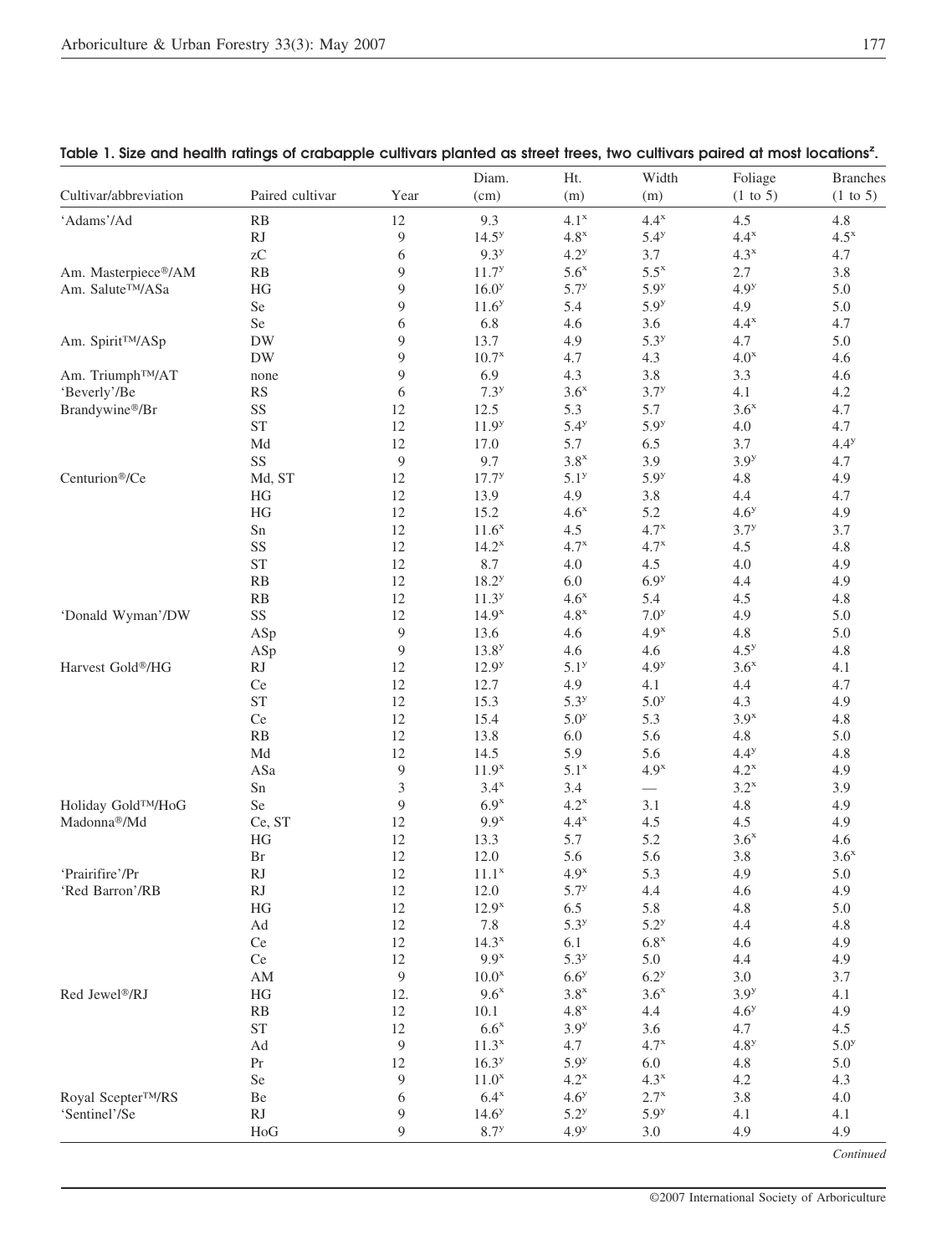| Cultivar/abbreviation           | Paired cultivar | Year | Diam.<br>(cm)     | Ht.<br>(m)         | Width<br>(m)     | Foliage<br>$(1 \text{ to } 5)$ | <b>Branches</b><br>$(1 \text{ to } 5)$ |
|---------------------------------|-----------------|------|-------------------|--------------------|------------------|--------------------------------|----------------------------------------|
|                                 | ASa             | 6    | 6.3               | 4.0                | 3.3              | 4.9 <sup>y</sup>               | 4.8                                    |
|                                 | ASa             | 9    | 10.0 <sup>x</sup> | 5.0                | 5.0 <sup>x</sup> | 4.8                            | 4.9                                    |
| 'Snowdrift'/Sn                  | zC              | 12   | $12.9^{x}$        | 4.9                | $5.4^x$          | $3.7^{x}$                      | 4.1                                    |
|                                 | <b>Ce</b>       | 12   | 13.3 <sup>y</sup> | 4.6                | 5.4 <sup>y</sup> | 3.4 <sup>x</sup>               | 3.8                                    |
|                                 | HG              | 3    | 4.3 <sup>y</sup>  | 3.4                |                  | 3.6 <sup>y</sup>               | 3.8                                    |
| 'Spring Snow'/SS                | Br              | 12   | 11.9              | 5.7                | 5.1              | 4.0 <sup>y</sup>               | 4.8                                    |
|                                 | DW              | 12   | $17.5^y$          | 5.4 <sup>y</sup>   | $5.2^x$          | 4.6                            | 4.9                                    |
|                                 | Ce              | 12   | $23.9^{y}$        | 6.7 <sup>y</sup>   | 6.2 <sup>y</sup> | 4.6                            | 4.8                                    |
|                                 | Br              | 9    | 10.8              | 4.2 <sup>y</sup>   | 3.4              | 3.6 <sup>x</sup>               | 4.6                                    |
| Sugar Tyme®/ST                  | Ce, Md          | 12   | $20.4^y$          | 5.6 <sup>y</sup>   | 6.7 <sup>y</sup> | 4.8                            | 4.9                                    |
|                                 | HG              | 12   | 15.0              | $4.5^{\mathrm{x}}$ | 4.8              | 4.6                            | 4.7                                    |
|                                 | Br              | 12   | $9.4^x$           | 4.0 <sup>x</sup>   | 4.0 <sup>x</sup> | 4.0                            | 4.7                                    |
|                                 | <sub>R</sub>    | 12   | 8.0 <sup>y</sup>  | $3.4^x$            | 3.4              | 4.6                            | 4.7                                    |
|                                 | Ce              | 12   | 8.4               | 3.8                | 4.2              | 4.0                            | 4.8                                    |
|                                 | <b>VP</b>       | 12   | 11.9              | $4.2^x$            | 4.3              | 4.7 <sup>y</sup>               | 4.9                                    |
| Velvet Pillar <sup>TM</sup> /VP | <b>ST</b>       | 12   | 14.6              | 5.1 <sup>y</sup>   | 4.7              | $3.2^x$                        | 4.8                                    |
| zumi 'Calocarpa'/zC             | Sn              | 12   | 14.9 <sup>y</sup> | 5.2                | 5.8 <sup>y</sup> | 4.0 <sup>y</sup>               | 4.2                                    |
|                                 | Ad              | 9    | 7.6 <sup>x</sup>  | 3.8 <sup>x</sup>   | 3.6              | 4.7 <sup>y</sup>               | 4.7                                    |

Table 1. Size and health ratings of crabapple cultivars planted as street trees, two cultivars paired at most locations<sup>z</sup> **(***continued***).**

z Average trunk diameter, tree height, and crown width are in the most advanced year; foliage health and branch health ratings are averaged over all years: 1, 2, 3, 6, 9, and 12 in most cases.

y Significantly greater at 95% level than corresponding value of the paired cultivar.

x Significantly smaller at 95% level than corresponding value of the paired cultivar. Foliage and branch health ratings: 1 - 65% to 100% of leaves or branches exhibit injury,  $2 = 45\%$  to 60%,  $3 = 25\%$  to 40%,  $4 = 5\%$  to 20%,  $5 =$  less than 5%.

An analysis of variance (using MINITAB's General Linear Model) of quantitative data collected in a given year calculated means and determined statistical differences between the cultivars at a particular location at the 5% level of probability. Each test location in every year constituted a separate experiment with plots providing replication within a community. These results, along with comments provided by cooperators, were used to characterize performance of the cultivars.

### **RESULTS**

Many of the cultivars paired with each other in a community differed significantly in average tree height, crown width, or trunk diameter (Table 1). All had survival rates of 84% to 100% for the first 3 years and therefore were tolerant of stressful conditions along streets. Twelve years after planting, average tree heights of cultivars in municipalities varied from 3.4 to  $6.7$  m (11.2 to 22 ft) and crown widths from 3.4 to 7 m (11.2 to 23 ft). The rate of growth in tree height generally was less from the ninth to the 12th year than in the period of most rapid growth, between the third and ninth years (Figure 1); similar patterns of height growth were found for shorter and taller cultivars. The declining rate of height growth indicates that total height probably will not increase much more after the 12th year, although

©2007 International Society of Arboriculture

there may be exceptions such as Harvest Gold<sup>®</sup> at Mansfield (Figure 2).

The most reliable data are for those cultivars evaluated for the longest time at multiple locations. Comparisons among any cultivars that were not planted together at the same location could be confounded by interaction of cultivars by locations, i.e., their effects are inseparable. Among those cultivars that had been tested for 12 years in several municipalities, 'Spring Snow' and 'Red Barron' were the tallest; Brandywine®, Harvest Gold®, and Madonna® were nearly as tall; Centurion® and 'Snowdrift' were shorter; and Red Jewel<sup>®</sup> and Sugar Tyme<sup>®</sup> were the shortest. Concerning the cultivars that have not been tested as long or in as many places, it appears that American Salute™ and American Masterpiece® will be among the tallest; American Spirit™, 'Adams', 'Sentinel', 'Donald Wyman', zumi 'Calocarpa', Royal Scepter™, 'Prairifire', and American Triumph™ will be intermediate in height; and 'Beverly', Holiday Gold™, and Velvet Pillar™ will be among the shortest, more or less in that order.

Patterns of height growth can vary appreciably among locations as illustrated by four trend lines of Harvest Gold (Figure 2). The trees at Lawrenceville and Mansfield, which are 20 miles apart in northern Pennsylvania, came from the same nursery and were planted in 1993; the cause of the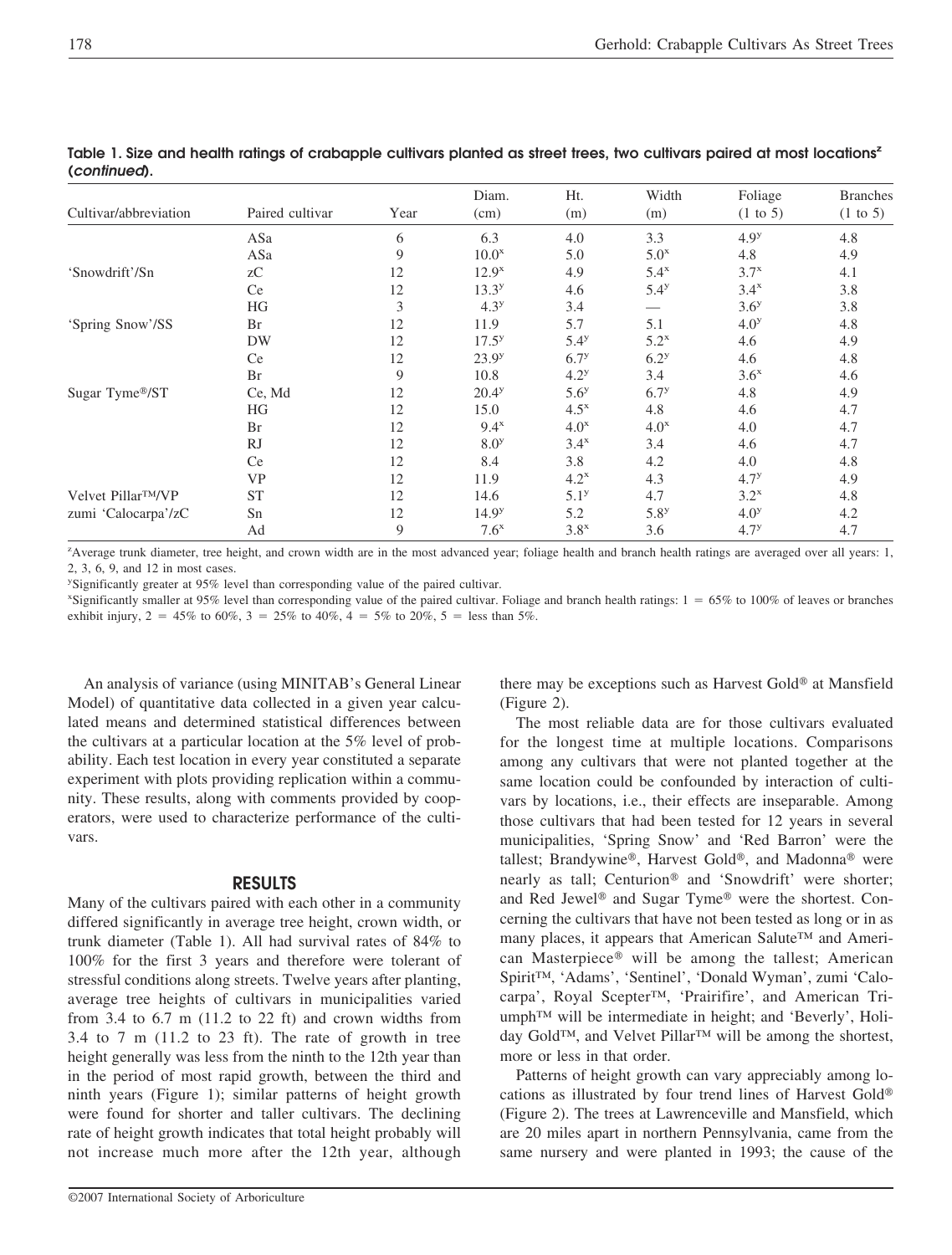

**Figure 1. Average heights (m) of similar pairs of crabapple cultivars. Br = Brandywine; HG = Harvest Gold; RB = Red Baron; SS = Spring Snow; Ce = Centurion; Sn = Snowdrift; RJ = Red Jewel; ST = Sugar Tyme.**

divergence after the ninth year is unknown. Those at Bellefonte (central Pennsylvania) and Leechburg (west central Pennsylvania) were planted in 1994 and came from two other nurseries. During years 0 to 3 and 9 to 12, the lines differ markedly from the average growth of the cultivar, which closely resembles the line for Brandywine<sup>®</sup> and Harvest Gold<sup> $\circledast$ </sup> in Figure 1. There was nothing in the recorded site conditions or observations of the trees that could explain these departures from average growth.

Average trunk diameters also differed between pairs of cultivars (Table 1). Larger trunks were associated with taller trees or wider crowns and generally appeared to be sturdy enough to support them.

Although crown widths were not measured in the first few years, it is apparent that widths and growth patterns varied among cultivars and locations as much as did their heights. For example, the spread of Harvest Gold<sup> $\circledast$ </sup> at four locations (Figure 3) enlarged greatly from the third to the sixth year, did not increase much at three locations during the next 3



Figure 2. Average heights (m) of Harvest Gold<sup>®</sup> at four **locations.**



Figure 3. Average crown widths (m) of Harvest Gold<sup>®</sup> at **four locations.**

years, and then accelerated again until the 12th year. Some growth patterns seem to have leveled off by the ninth or 12th year, whereas others were still growing steeply (Figure 4); the patterns of cultivars are of course confounded with location effects such as those in Figures 2 and 3. The steeper increase by 'Donald Wyman' after the ninth year probably was a response to a change in site conditions, because the pattern for the companion cultivar 'Spring Snow' was similar. Although it may be too early to project the ultimate widths of many of the cultivars, the small sizes and declining growth rates of Red Jewel<sup>®</sup>, Sugar Tyme®, and Centurion<sup>®</sup> do indicate that they will remain narrower than the others.

Most of the cultivars consistently had healthy foliage over the years, many of them growing at multiple locations (Table 1). The best ones with average ratings of 4.5 or better, in descending order, were noted for 'Prairifire' (one location), American Salute™, 'Donald Wyman', Holiday Gold® (one location), 'Sentinel', and Sugar Tyme®. The lowest average



**Figure 4. Average crown widths (m) of four cultivars at four locations. DW = Donald Wyman; RB = Red Baron; Ce = Centurion; RJ = Red Jewel.**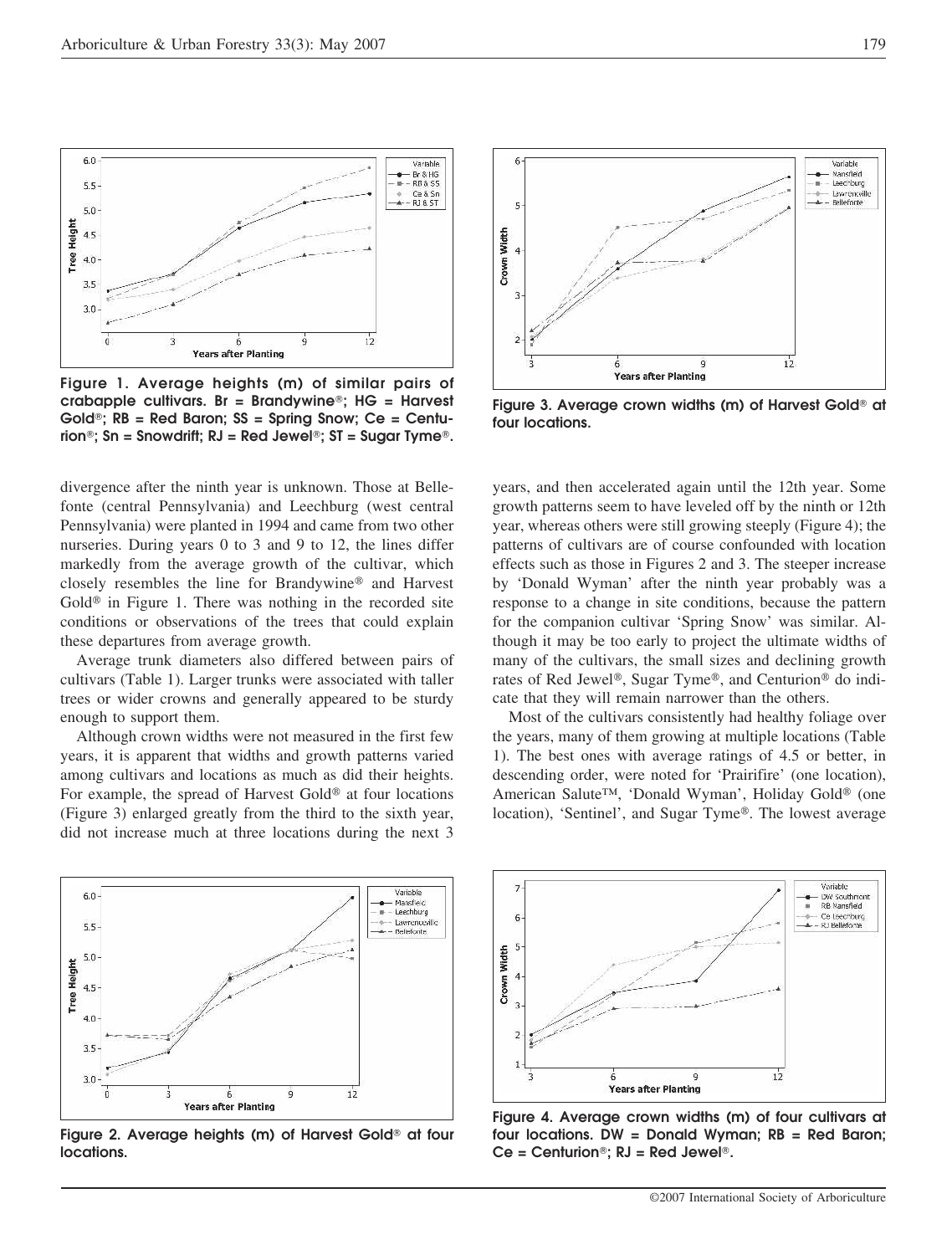ratings below 4.0, in ascending order, were given to American Masterpiece<sup>®</sup> (one location), American Triumph<sup>™</sup> (one location), Velvet Pillar™, 'Snowdrift', Royal Scepter™ (one location), Brandywine®, and Madonna®. However, even these only had injuries to less than half of their foliage at the end of the growing season. None of the cultivars had serious health problems with their branches. Trunk injuries were caused mainly by mowers and vehicles, seldom serious, and not associated with cultivars; therefore, they are not reported.

Several kinds of injuries and other problems were observed. Foliage injuries were caused variously by apple scab (*Venturia inaequalis*), Japanese beetle (*Popillia japonica*), fall webworm (*Hyphantria cunea*), and gypsy moth (*Lymantria dispar*); cultivar differences in one or more of these are reflected in the foliage health ratings. Basal sprouting, which is unsightly if not removed by pruning, occurred in many of the cultivars, perhaps all; sprouting was not routinely recorded. A more serious need for pruning occurred where the lower branches of the shorter and broader cultivars planted close to streets or sidewalks interfered with pedestrians, vehicles, and visibility. The fruit of some cultivars was messy when it fell on sidewalks and could be treacherous to pedestrians, especially that of Brandywine®, which was  $1$  in or more in diameter. However, most cultivars had attractive fruit  $\frac{1}{4}$  to  $\frac{3}{8}$  in in diameter, which in some cases persisted well into the winter; fruit of Madonna®, however, quickly lost its color.

Extensive evaluations of crabapple cultivars for disease resistance and aesthetic qualities in Ohio (Chatfield et al. 1999, 2002), and at 25 locations in the national crabapple evaluation program (Green 1994; Den Boer and Green 1995) were not entirely consistent with each other nor with the evaluations in Pennsylvania. In fact, some cultivars that were dropped from the Ohio program—'Adams', Centurion®, 'Red Barron', and Velvet Pillar<sup>®</sup>—performed quite well under our street-side conditions. It is apparent that disease resistance varies among years and geographic regions and also with local site conditions. Aesthetic criteria and desirability of form and branching characteristics undoubtedly differed among the various studies too.

### **CONCLUSIONS**

Most of the cultivars that were evaluated as street trees have proven to be very successful with attractive flowers, fruit, and healthy foliage. Even the tallest ones are compatible with overhead wires and will require little or no pruning for clearance. Pruning will be needed to remove basal sprouts and lower branches as trees grow, particularly branches that interfere with pedestrians, vehicles, and visibility for safety.

Recommended cultivars, limited to those evaluated at three or more locations, include 'Adams', American Salute™, Centurion®, 'Donald Wyman', Harvest Gold®, 'Red Barron', Red Jewel<sup>®</sup>, 'Sentinel', 'Snowdrift', 'Spring Snow', and 'Sugar Tyme $^{\circledR}$ .

Others that appear promising include American Masterpiece®, American Spirit™, American Triumph™, 'Beverly', Holiday Gold®, 'Prairifire', zumi 'Calocarpa', and perhaps Royal Scepter™ and Velvet Pillar™ if foliage health proves to be adequate.

When any of these crabapples are selected for particular sites, their size, growth rate, and branching habit should be considered in relation to space limitations along with attractive features such as flowers and fruit. There are many useful references that provide more complete information about cultivar characteristics, including Michael (1990), Green (1994), Chatfield et al. (1999), Dirr (1998), Gerhold et al. (2001), and Gerhold (2005).

**Acknowledgments.** Financial support for the Municipal Tree Restoration Program was provided by Allegheny Energy, Asplundh Tree Expert Company, Baltimore Gas & Electric Company, Bartlett Tree Expert Company, Duquesne Light Company, First Energy Company, Hazlett Tree Service, PECO Energy Company, PPL Electric Utilities, and UGI Utilities. Foresters of the Pennsylvania Bureau of Forestry and Extension Urban Foresters of Penn State University assisted with community liaison and tree measurements.

#### **LITERATURE CITED**

- Chatfield, J.A., E.A. Draper, K.D. Cochran, P.W. Bristol, and D.E. Allen. 1999. Comprehensive aesthetic evaluations of crabapples at Secrest Arboretum in Wooster: 1993–1998. Ohio State University, Ohio Agricultural Research and Development Center, Special Circular 165–99.
- Chatfield, J.A., E.A. Draper, D.A. Herms, and K.D. Cochran. 2002. Apple scab on crabapples at the Secrest Arboretum: 2001. Ohio State University, Ohio Agricultural Research and Development Center, Special Circular 186–02.
- Den Boer, J.H., and T.L. Green. 1995. Disease and aesthetic ratings. Malus. International Ornamental Crabapple Bulletin 9:8–56.
- Dirr, M.A. 1998. Manual of Woody Landscape Plants. Stipes Publishing, Champaign, IL. 1187 pp.
- Gerhold, H.D. 2000. Crabapple cultivars tested as street trees: Second report. Journal of Arboriculture 26:48–59.
- -. 2005. Landscape Tree Factsheets CD. School of Forest Resources, University Park, PA.
- Gerhold, H.D., N.L. Lacasse, and W.N. Wandell. 2001. Landscape Tree Factsheets. College of Agricultural Sciences, University Park, PA. 456 pp.
- Gerhold, H.D., H.L. McElroy, and H.L.H. Rhodes. 1994. Street tree performance tests of crabapple cultivars: Initial results. Journal of Arboriculture 20:87–93.
- Green, T.L. 1994. Results of the national crabapple evaluation program. Proceedings of the Metropolitan Tree Improvement Alliance 8:1–8.